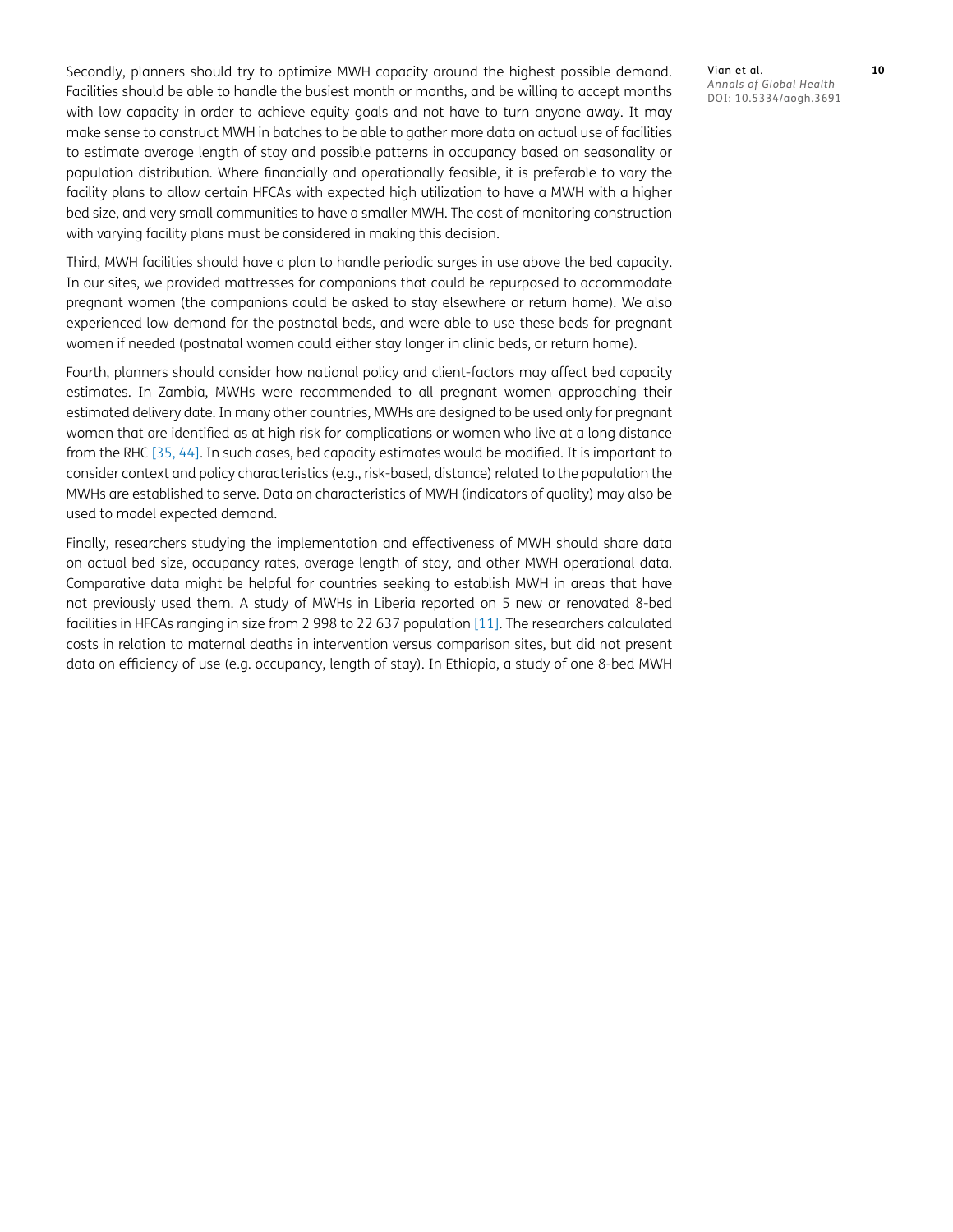## **ACKNOWLEDGEMENTS**

The authors appreciate the support of the Zambian Ministry of Health at the National, Provincial, and District levels, as well as the traditional leadership of the relevant areas. We would also like to thank Denson Chongwe and Parker S. Chastain who played an integral role in project management and implementation, and Kathleen L. McGlasson who managed the incoming data.

### **FUNDING INFORMATION**

This program was developed and implemented in collaboration with Merck for Mothers, Merck's 10-year, \$500 million initiative to help create a world where no woman dies giving life. Merck for Mothers is known as MSD for Mothers outside the United States and Canada (MRK 1846–06500. COL). The development of this article was additionally supported in part by the Bill & Melinda Gates Foundation (OPP1130329) [https://www.gatesfoundation.org/How-We-Work/Quick-Links/Grants-](https://www.gatesfoundation.org/How-We-Work/Quick-Links/Grants-Database/Grants/2015/07/OPP1130329)[Database/Grants/2015/07/OPP1130329](https://www.gatesfoundation.org/How-We-Work/Quick-Links/Grants-Database/Grants/2015/07/OPP1130329) and The ELMA Foundation (ELMA-15-F0017) [http://www.](http://www.elmaphilanthropies.org/the-elma-foundation/) [elmaphilanthropies.org/the-elma-foundation/](http://www.elmaphilanthropies.org/the-elma-foundation/). The funders had no role in study design, data collection and analysis, decision to publish, or preparation of the manuscript. The content is solely the responsibility of the authors and does not necessarily reflect positions or policies of Merck, the Bill & Melinda Gates Foundation, or The ELMA Foundation.

## **COMPETING INTERESTS**

The authors have no competing interests to declare.

## **AUTHOR CONTRIBUTIONS**

NAS, DHH, PCR, TV, GB conceptualized study, designed methodology, and oversaw investigation and data acquisition. TN, KKM, MB, VS, JLK implemented the interventions and oversaw project administration. JLK and AJ conducted the data analysis and verified the underlying data. TV, NAS, and JLK wrote the original draft of this manuscript. All authors reviewed and edited the manuscript and approved the final version. All authors had access to the data.

## **AUTHOR AFFILIATIONS**

**Taryn Vian, PhD, MSc @** [orcid.org/0000-0002-6968-7002](https://orcid.org/0000-0002-6968-7002)

School of Nursing and Health Professions, University of San Francisco, San Francisco, CA, US; WHO Collaborating Centre for Governance, Accountability, and Transparency in the Pharmaceutical Sector, University of Toronto, US

**Jeanette L. Kaiser, MPH D** [orcid.org/0000-0001-6008-5219](https://orcid.org/0000-0001-6008-5219) Department of Global Health, Boston University School of Public Health, Boston, MA, US

#### **Thandiwe Ngoma, MPH**

Department of Research, Right to Care Zambia, Lusaka, ZM

**Allison Juntunen, MPH D** [orcid.org/0000-0001-8877-5107](https://orcid.org/0000-0001-8877-5107) Department of Global Health, Boston University School of Public Health, Boston, MA, US

#### **Kaluba K. Mataka, MSc** Zenysis Technologies, Lusaka, ZM

**Misheck Bwalya, MPM** Mothers2mothers (m2m), Lusaka, ZM

**Viviane I. R. Sakanga, MPH** Amref Health Africa, Lusaka, ZM

#### **Peter C. Rockers, ScD, MPH**

Department of Global Health, Boston University School of Public Health, Boston, MA, US

Davidson H. Hamer, MD, FACP, FIDSA, FASTMH, FISTM <sup>D</sup> [orcid.org/0000-0002-4700-1495](https://orcid.org/0000-0002-4700-1495) Department of Global Health, Boston University School of Public Health; Section of Infectious Diseases,

Department of Medicine, Boston University School of Medicine, Boston, MA, US

**Godfrey Biemba, MBChB, MSc** [orcid.org/0000-0002-6064-6722](https://orcid.org/0000-0002-6064-6722) National Health Research Authority, Pediatric Centre of Excellence, Lusaka, ZM

**Nancy A. Scott, DrPH, MPH D** [orcid.org/0000-0002-4713-4642](https://orcid.org/0000-0002-4713-4642) Department of Global Health, Boston University School of Public Health, Boston, MA, US

Vian et al. **11** *Annals of Global Health* DOI: 10.5334/aogh.3691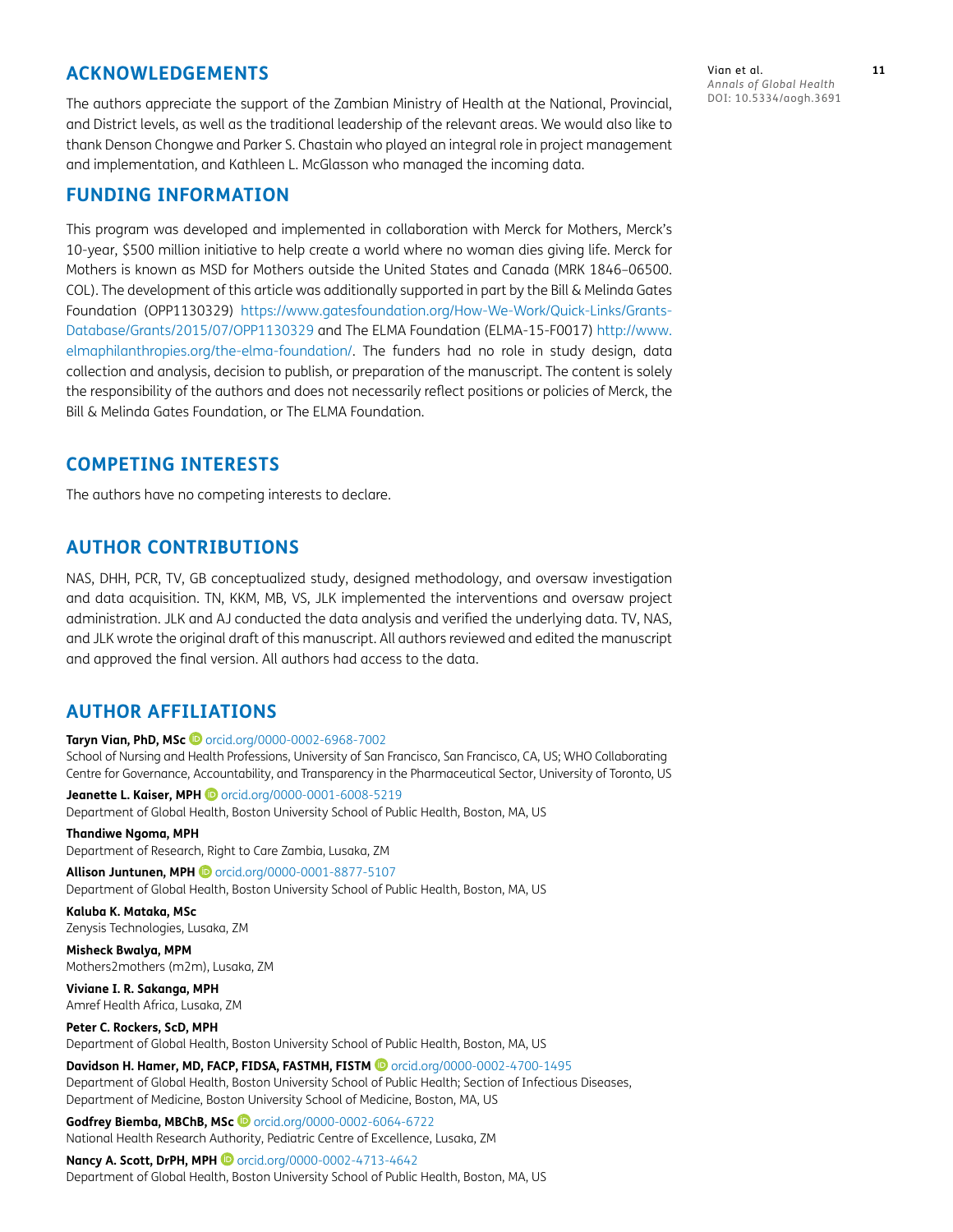## **REFERENCES**

- 1. **Institute for Health Metrics and Evaluation.** Maternal and neonatal disorders Level 2 cause. Accessed July 25, 2021. [http://www.healthdata.org/results/gbd\\_summaries/2019/maternal-and](http://www.healthdata.org/results/gbd_summaries/2019/maternal-and-neonatal-disorders-level-2-cause )[neonatal-disorders-level-2-cause.](http://www.healthdata.org/results/gbd_summaries/2019/maternal-and-neonatal-disorders-level-2-cause )
- 2. **World Health Organization.** *World health statistics 2019: Monitoring health for the SDGs, sustainable development goals*. 2019; 1–120. [https://apps.who.int/iris/handle/10665/324835](https://apps.who.int/iris/handle/10665/324835 )
- 3. **Anto-Acrah M, Cushman J, Sanders M, De Ver Dye T.** A woman's worth: An access framework for integrating emergency medicine with maternal health to reduce the burden of maternal mortality in sub-Saharan Africa. *BMC Emergency Medicine*. 2020; 20(1): 3. DOI: [https://doi.org/10.1186/s12873-020-](https://doi.org/10.1186/s12873-020-0300-z ) [0300-z](https://doi.org/10.1186/s12873-020-0300-z )
- 4. **van Lonkhuijzen L, Stegeman M, Nyirongo R, van Roosmalen J.** Use of maternity waiting home in rural Zambia. *Afr J Reprod Health*. 2003; 7(1): 32–6. DOI: [https://doi.org/10.2307/3583343](https://doi.org/10.2307/3583343 )
- 5. **Lori JR, Munro ML, Rominski S,** et al. Maternity waiting homes and traditional midwives in rural Liberia. *Int J Gynaecol Obstet*. 2013; 123(2): 114–8. DOI: [https://doi.org/10.1016/j.ijgo.2013.05.024](https://doi.org/10.1016/j.ijgo.2013.05.024 )
- 6. **Braat F, Vermeiden T, Getnet G, Schiffer R, van den Akker T, Stekelenburg J.** Comparison of pregnancy outcomes between maternity waiting home users and non-users at hospitals with and without a maternity waiting home: Retrospective cohort study. *Int Health*. 2018; 10(1): 47–53. DOI: [https://doi.](https://doi.org/10.1093/inthealth/ihx056 ) [org/10.1093/inthealth/ihx056](https://doi.org/10.1093/inthealth/ihx056 )
- 7. **Kelly J, Kohls E, Poovan P,** et al. The role of a maternity waiting area (MWA) in reducing maternal mortality and stillbirths in high-risk women in rural Ethiopia. *BJOG*. 2010; 117(11): 1377–83. DOI: [https://](https://doi.org/10.1111/j.1471-0528.2010.02669.x ) [doi.org/10.1111/j.1471-0528.2010.02669.x](https://doi.org/10.1111/j.1471-0528.2010.02669.x )
- 8. **Scott NA, Kaiser JL, Ngoma T,** et al. If we build it, will they come? Results of a quasi-experimental study assessing the impact of maternity waiting homes on facility-based childbirth and maternity care in Zambia. *BMJ Glob Health*. 2021; 6(12). DOI: [https://doi.org/10.1136/bmjgh-2021-006385](https://doi.org/10.1136/bmjgh-2021-006385 )
- 9. **van Lonkhuijzen L, Stekelenburg J, van Roosmalen J.** Maternity waiting facilities for improving maternal and neonatal outcome in low-resource countries. *Cochrane Database Syst Rev*. 2012; 10: CD006759. DOI: [https://doi.org/10.1002/14651858.CD006759.pub3](https://doi.org/10.1002/14651858.CD006759.pub3 )
- 10. **Ruiz MJ, van Dijk MG, Berdichevsky K, Munguia A, Burks C, Garcia SG.** Barriers to the use of maternity waiting homes in indigenous regions of Guatemala: A study of users' and community members' perceptions. *Cult Health Sex*. 2013; 15(2): 205–18. DOI: [https://doi.org/10.1080/13691058.2012.751128](https://doi.org/10.1080/13691058.2012.751128 )
- 11. **Buser JM, Lori JR.** Newborn outcomes and maternity waiting homes in low and middle-income countries: A scoping review. *Matern Child Health J*. 2017; 21(4): 760–769. DOI: [https://doi.org/10.1007/](https://doi.org/10.1007/s10995-016-2162-2 ) [s10995-016-2162-2](https://doi.org/10.1007/s10995-016-2162-2 )
- 12. **Ghorbanzadeh M, Kim K, Erman Ozguven E, Horner MW.** Spatial accessibility assessment of COVID-19 patients to healthcare facilities: A case study of Florida. *Travel Behav Soc*. 2021; 24: 95–101. DOI: [https://](https://doi.org/10.1016/j.tbs.2021.03.004 ) [doi.org/10.1016/j.tbs.2021.03.004](https://doi.org/10.1016/j.tbs.2021.03.004 )
- 13. **Ordu M, Demir E, Tofallis C.** A comprehensive modelling framework to forecast the demand for all hospital services. *Int J Health Plann Manage*. 2019; 34(2): e1257–e1271. DOI: [https://doi.org/10.1002/](https://doi.org/10.1002/hpm.2771 ) [hpm.2771](https://doi.org/10.1002/hpm.2771 )
- 14. **Iverson KR, Svensson E, Sonderman K,** et al. Decentralization and regionalization of surgical care: A review of evidence for the optimal distribution of surgical services in low- and middle-income countries. *Int J Health Policy Manag*. 2019; 8(9): 521–537. DOI; [https://doi.org/10.15171/ijhpm.2019.43](https://doi.org/10.15171/ijhpm.2019.43 )
- 15. **Nguyen JM, Six P, Chaussalet T, Antonioli D, Lombrail P, Le Beux P.** An objective method for bed capacity planning in a hospital department – a comparison with target ratio methods. *Methods Inf Med*. 2007; 46(4): 399–405. DOI: [https://doi.org/10.1160/ME0385](https://doi.org/10.1160/ME0385 )
- 16. **Huerta Munoz U, Kallestal C.** Geographical accessibility and spatial coverage modeling of the primary health care network in the Western Province of Rwanda. *Int J Health Geogr*. 2012; 11: 40. DOI: [https://](https://doi.org/10.1186/1476-072X-11-40 ) [doi.org/10.1186/1476-072X-11-40](https://doi.org/10.1186/1476-072X-11-40 )
- 17. **Barclay L, Kornelsen J, Longman J,** et al. Reconceptualising risk: Perceptions of risk in rural and remote maternity service planning. *Midwifery*. 2016; 38: 63–70. DOI: [https://doi.org/10.1016/j.midw.2016.04.007](https://doi.org/10.1016/j.midw.2016.04.007 )
- 18. **Unger H, Thriemer K, Ley B,** et al. The assessment of gestational age: A comparison of different methods from a malaria pregnancy cohort in sub-Saharan Africa. *BMC Pregnancy Childbirth*. 2019; 19(1): 12. DOI: [https://doi.org/10.1186/s12884-018-2128-z](https://doi.org/10.1186/s12884-018-2128-z )
- 19. **Kurji J, Gebretsadik LA, Wordofa MA,** et al. Factors associated with maternity waiting home use among women in Jimma Zone, Ethiopia: A multilevel cross-sectional analysis. *BMJ Open*. 2019; 9(8): e028210. DOI: [https://doi.org/10.1136/bmjopen-2018-028210](https://doi.org/10.1136/bmjopen-2018-028210 )
- 20. **Scott NA, Kaiser JL, Vian T,** et al. Impact of maternity waiting homes on facility delivery among remote households in Zambia: Protocol for a quasiexperimental, mixed-methods study. *BMJ Open*. 2018; 8(8): e022224. DOI: [https://doi.org/10.1136/bmjopen-2018-022224](https://doi.org/10.1136/bmjopen-2018-022224 )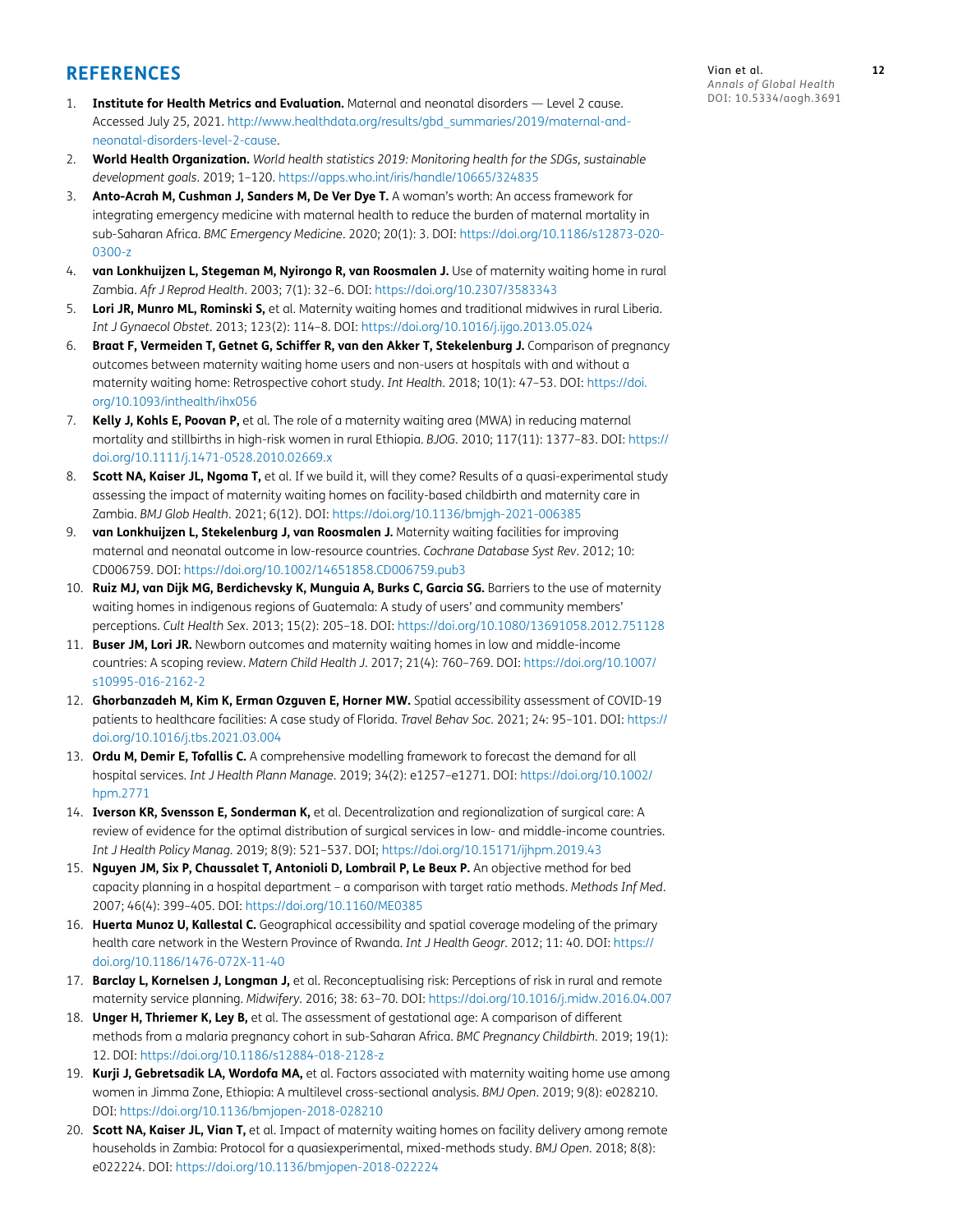- 21. **Henry EG, Ngoma T, Kaiser JL,** et al. Evaluating implementation effectiveness and sustainability of a maternity waiting homes intervention to improve access to safe delivery in rural Zambia: A mixed-methods protocol. *BMC Health Serv Res*. 2020; 20(1): 191. DOI: [https://doi.org/10.1186/s12913-](https://doi.org/10.1186/s12913-020-4989-x ) [020-4989-x](https://doi.org/10.1186/s12913-020-4989-x )
- 22. Zambia 2010 Census of Population and Housing (Central Statistical Office); 2012.
- 23. **Scott NA, Henry EG, Kaiser JL,** et al. Factors affecting home delivery among women living in remote areas of rural Zambia: A cross-sectional, mixed-methods analysis. *Int J Womens Health*. 2018; 10: 589– 601. DOI: [https://doi.org/10.2147/IJWH.S169067](https://doi.org/10.2147/IJWH.S169067 )
- 24. **Lee H, Maffioli EM, Veliz PT,** et al. Role of Savings and Internal Lending Communities (SILCs) in improving household wealth and financial preparedness for birth in rural Zambia. *Health Policy Plan*. 2021; 36(8): 1269–1278. DOI: [https://doi.org/10.1093/heapol/czab049](https://doi.org/10.1093/heapol/czab049 )
- 25. **Sacks E, Vail D, Austin-Evelyn K,** et al. Factors influencing modes of transport and travel time for obstetric care: A mixed methods study in Zambia and Uganda. *Health Policy Plan*. 2016; 31(3): 293–301. DOI: [https://doi.org/10.1093/heapol/czv057](https://doi.org/10.1093/heapol/czv057 )
- 26. **Reliefweb.** FEWS NET Zambia Annual Harvest Assessment Report 2004. Accessed Nov 15, 2021. [https://](https://reliefweb.int/sites/reliefweb.int/files/resources/A0B0FD1315C56BDF49256F40001CDB40-fews-zmb-31oct.pdf ) [reliefweb.int/sites/reliefweb.int/files/resources/A0B0FD1315C56BDF49256F40001CDB40-fews-zmb-](https://reliefweb.int/sites/reliefweb.int/files/resources/A0B0FD1315C56BDF49256F40001CDB40-fews-zmb-31oct.pdf )[31oct.pdf.](https://reliefweb.int/sites/reliefweb.int/files/resources/A0B0FD1315C56BDF49256F40001CDB40-fews-zmb-31oct.pdf )
- 27. **Scott NA, Vian T, Kaiser JL,** et al. Listening to the community: Using formative research to strengthen maternity waiting homes in Zambia. *PLoS One*. 2018; 13(3): e0194535. DOI: [https://doi.org/10.1371/](https://doi.org/10.1371/journal.pone.0194535 ) [journal.pone.0194535](https://doi.org/10.1371/journal.pone.0194535 )
- 28. Zambia Demographic and Health Survey 2013–14 (Central Statistical Office/Zambia, Ministry of Health/ Zambia, & ICF International); 2014.
- 29. **Hartley JF.** Case studies in organizational research. In: Cassell C, Symon G, eds. *Qualitative Methods in Organizational Research: A Practical Guide*. Sage Publications. 1994; 208–229.
- 30. **Sikanyiti I.** Expert Group meeting on statistical methodology for delineating cities and rural areas. United Nations; 2019. [https://unstats.un.org/unsd/demographic-social/meetings/2019/newyork-egm](https://unstats.un.org/unsd/demographic-social/meetings/2019/newyork-egm-statmeth/docs/s05-01-ZMB.pptx#:~:text=Rural%20Area%3A,Low%20population%20concentration )[statmeth/docs/s05-01-ZMB.pptx#:~:text=Rural%20Area%3A,Low%20population%20concentration.](https://unstats.un.org/unsd/demographic-social/meetings/2019/newyork-egm-statmeth/docs/s05-01-ZMB.pptx#:~:text=Rural%20Area%3A,Low%20population%20concentration )
- 31. **Ricketts T, Johnson-Webb K, Taylor P.** *Definitions of rural: A handbook for health policy makers and researchers. A technical issues paper prepared for the Federal Office of Rural Health Policy Health Resources and services Administration US DHHS*; 1998. [https://www.shepscenter.unc.edu/wp-content/](https://www.shepscenter.unc.edu/wp-content/uploads/2014/10/ruralit.pdf ) [uploads/2014/10/ruralit.pdf.](https://www.shepscenter.unc.edu/wp-content/uploads/2014/10/ruralit.pdf )
- 32. **AHA Data and Insights.** COVID-19 Bed Occupancy Projection Tool. Accessed Sept 28, 2021. [https://](https://metricvu.aha.org/dashboard/covid-bed-shortage-detection-tool ) [metricvu.aha.org/dashboard/covid-bed-shortage-detection-tool.](https://metricvu.aha.org/dashboard/covid-bed-shortage-detection-tool )
- 33. **Eurostat Statistics Explained.** Healthcare resource statistics beds. Accessed Sept 28, 2021. [https://](https://ec.europa.eu/eurostat/statistics-explained/index.php?title=Healthcare_resource_statistics_-_beds ) [ec.europa.eu/eurostat/statistics-explained/index.php?title=Healthcare\\_resource\\_statistics\\_-\\_beds.](https://ec.europa.eu/eurostat/statistics-explained/index.php?title=Healthcare_resource_statistics_-_beds )
- 34. **US Health and Human Services.** HHS Protect Public Data Hub: Hospital Utilization. Accessed Sept 28, 2021. [https://protect-public-hhs.gov/pages/hospital-utilization.](https://protect-public-hhs.gov/pages/hospital-utilization )
- 35. **Wild K, Barclay L, Kelly P, Martins N.** The tyranny of distance: Maternity waiting homes and access to birthing facilities in rural Timor-Leste. *Bull World Health Organ*. 2012; 90(2): 97–103. DOI: [https://doi.](https://doi.org/10.2471/BLT.11.088955 ) [org/10.2471/BLT.11.088955](https://doi.org/10.2471/BLT.11.088955 )
- 36. **Erickson AK, Abdalla S, Serenska A, Demeke B, Darmstadt GL.** Association between maternity waiting home stay and obstetric outcomes in Yetebon, Ethiopia: A mixed-methods observational cohort study. *BMC Pregnancy Childbirth*. 2021; 21(1): 482. DOI: [https://doi.org/10.1186/s12884-021-03913-3](https://doi.org/10.1186/s12884-021-03913-3 )
- 37. **Mramba L, Nassir F, Ondieki C, Kimanga D.** Reasons for low utilization of a maternity waiting home in rural Kenya. *Internationl Journal of Gynecology and Obstetrics*. 2009; 108(2): 152–153. DOI: [https://doi.](https://doi.org/10.1016/j.ijgo.2009.08.029 ) [org/10.1016/j.ijgo.2009.08.029](https://doi.org/10.1016/j.ijgo.2009.08.029 )
- 38. **Lori JR, Perosky JE, Rominski S,** et al. Maternity waiting homes in Liberia: Results of a countrywide multi-sector scale-up. *PLoS One*. 2020; 15(6): e0234785. DOI: [https://doi.org/10.1371/journal.](https://doi.org/10.1371/journal.pone.0234785 ) [pone.0234785](https://doi.org/10.1371/journal.pone.0234785 )
- 39. **Chibuye PS, Bazant ES, Wallon M, Rao N, Fruhauf T.** Experiences with and expectations of maternity waiting homes in Luapula Province, Zambia: A mixed-methods, cross-sectional study with women, community groups and stakeholders. *BMC Pregnancy Childbirth*. 2018; 18(1): 42. DOI: [https://doi.](https://doi.org/10.1186/s12884-017-1649-1 ) [org/10.1186/s12884-017-1649-1](https://doi.org/10.1186/s12884-017-1649-1 )
- 40. **Phillip PJ, Mullner R, Andes S.** Toward a better understanding of hospital occupancy rates. *Health Care Financ Rev*. 1984; 5(4): 53–61.
- 41. **Selbana DW, Derese M, Sewmehone Endalew E, Gashaw BT.** A culturally sensitive and supportive maternity care service increases the uptake of maternity waiting homes in Ethiopia. *International Journal of Womens Health*. 2020; 12: 813–821. DOI: [https://doi.org/10.2147/IJWH.S268245](https://doi.org/10.2147/IJWH.S268245 )